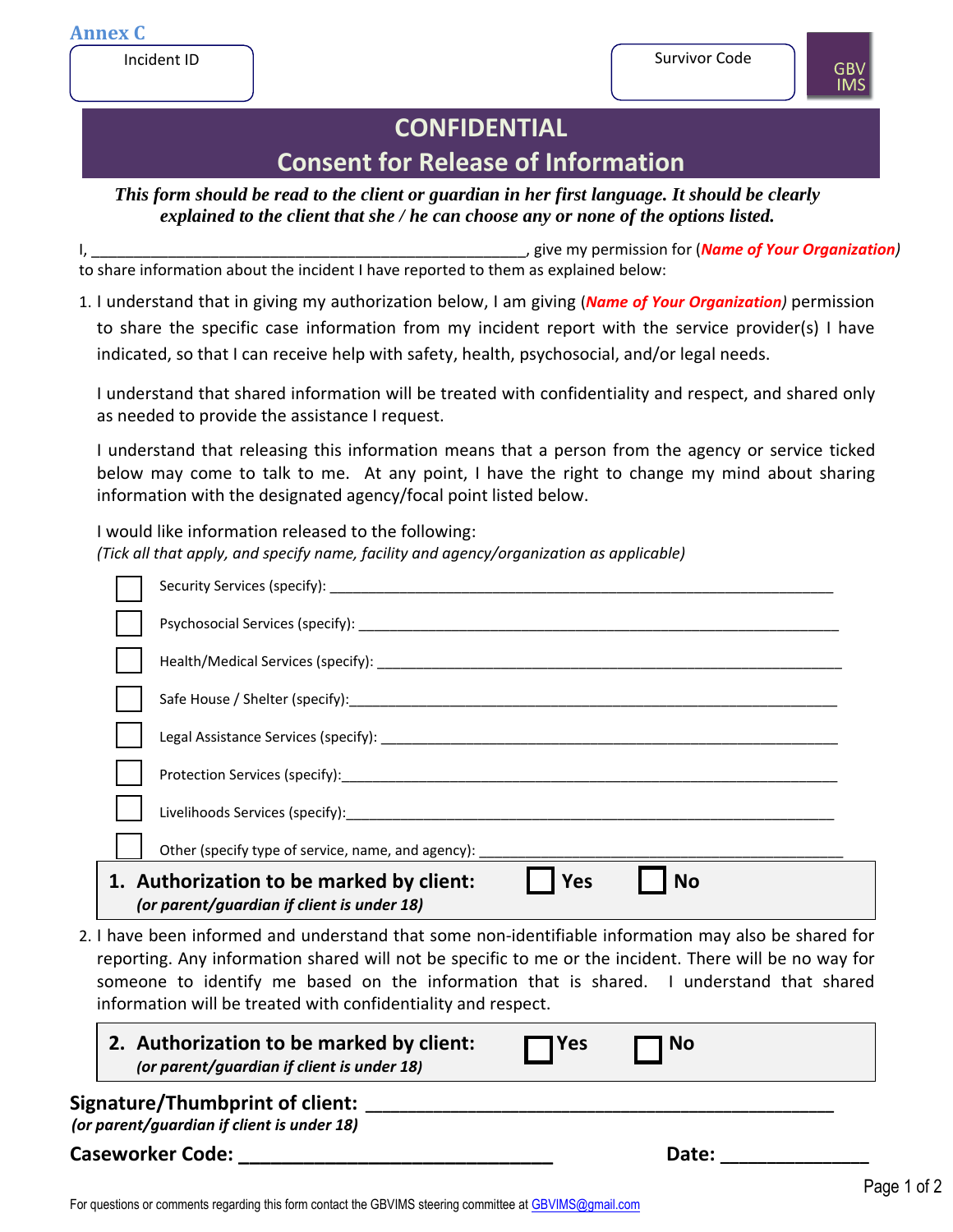#### INFORMATION FOR CASE MANAGEMENT *(OPTIONAL-DELETE IF NOT NECESSARY)*

### (ADD QUESTIONS FOR YOUR COUNTRY'S SURVIVOR CODE HERE)

FOR FURTHER EXPLANATION SEE THE "CREATING A SURVIVOR CODE" DOCUMENT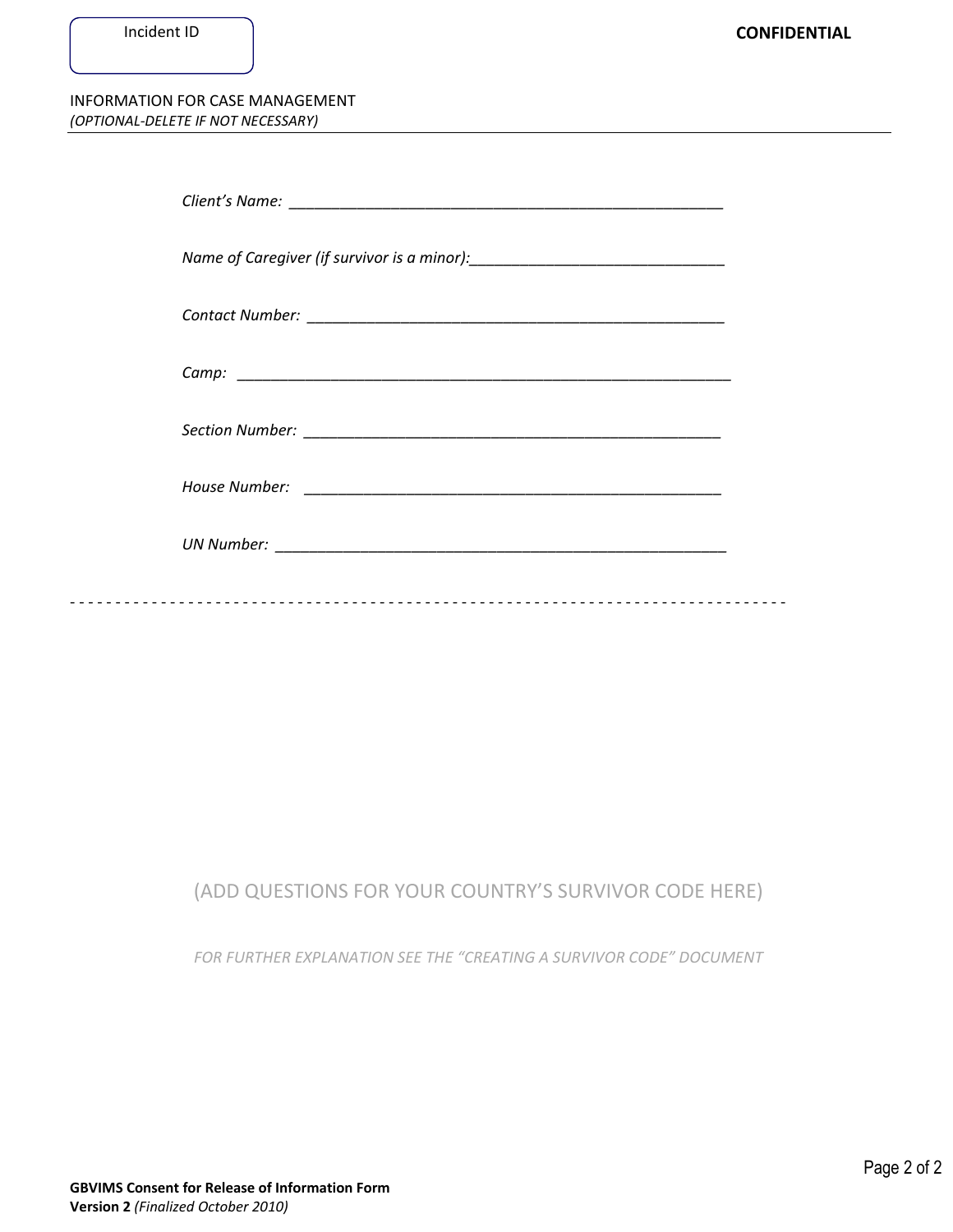# **PLEASE NOTE**

**The consent form should be explained at the** *beginning* **of your meeting with the survivor and filled out** *after* **the intake form has been completed.**

**Do not attach the Consent Form directly to the Intake Form. It should be stored separately to ensure client confidentiality** 

**••••**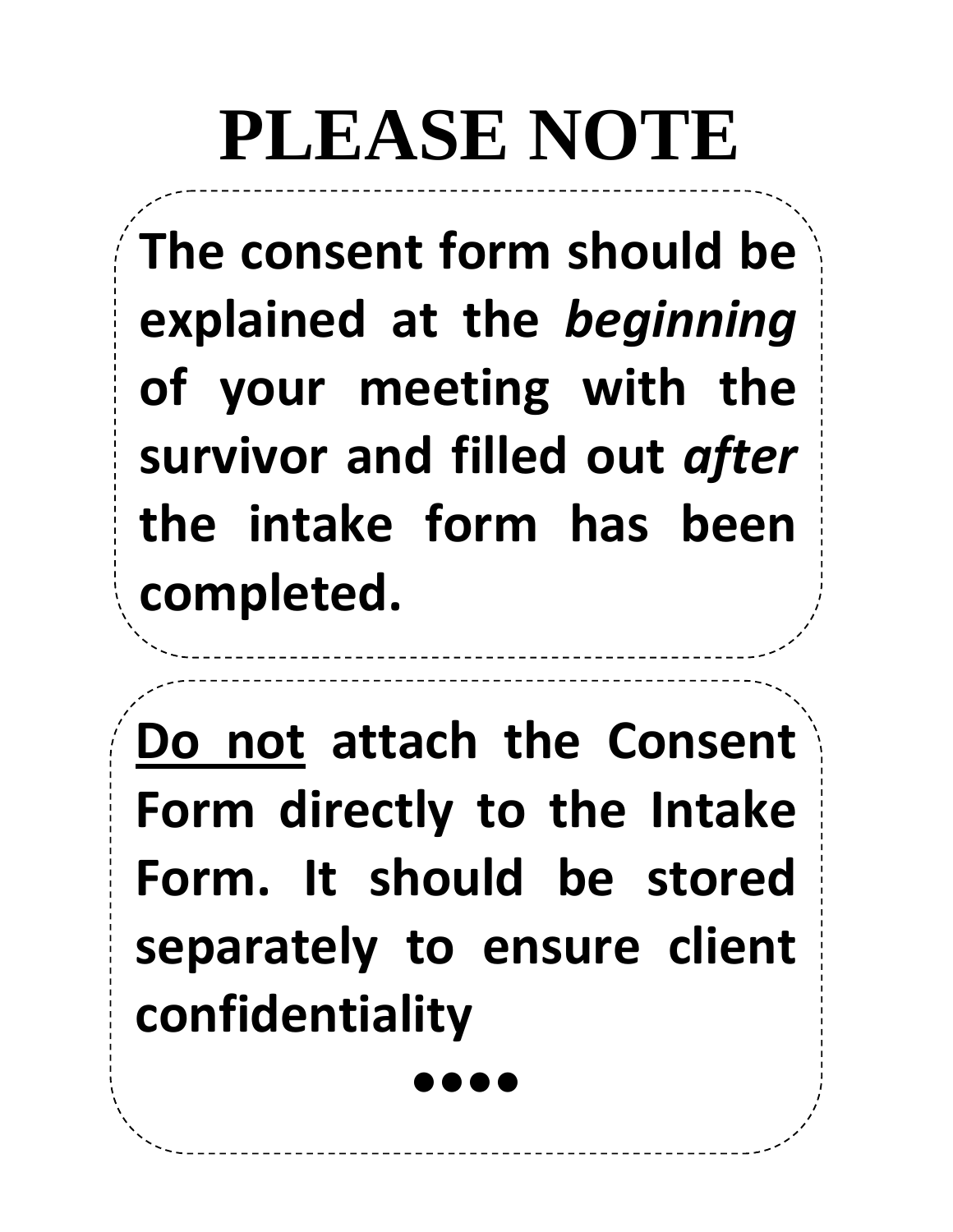### **CONFIDENTIAL**

## Intake and Initial Assessment Form

|                     | 1- This form must be filled out by a case manager, health practitioner, social worker or other authorized person<br>providing services to the survivor.                                                                                                                                                                                                                                                                                                                                                                                                  |
|---------------------|----------------------------------------------------------------------------------------------------------------------------------------------------------------------------------------------------------------------------------------------------------------------------------------------------------------------------------------------------------------------------------------------------------------------------------------------------------------------------------------------------------------------------------------------------------|
| <b>Instructions</b> | 2- Note that questions followed by an asterisk* must remain on the intake form and must be answered. These<br>questions are a part of a minimum essential dataset on GBV. Some questions are followed by both an asterisk*<br>and a circle <sup><math>\circ</math></sup> ; these are customizable, and the italicized text of these fields is intended to be adapted to each<br>context and can be modified. Questions that are unmarked may be modified by your agency or removed if they are<br>not necessary for your program and/or case management. |
|                     | 3- Unless otherwise specified, always mark only one response field for each question.                                                                                                                                                                                                                                                                                                                                                                                                                                                                    |
|                     | 4- Please feel free to add as many questions to this form as needed in your context and/or attach additional pages                                                                                                                                                                                                                                                                                                                                                                                                                                       |
|                     | with continued narrative, if needed.                                                                                                                                                                                                                                                                                                                                                                                                                                                                                                                     |

#### **Before beginning the interview, please be sure to remind your client that all information given will be kept confidential, and that they may choose to decline to answer any of the following questions.**

| 1-Administrative Information                                                                                                                                  |                |                                      |                  |  |
|---------------------------------------------------------------------------------------------------------------------------------------------------------------|----------------|--------------------------------------|------------------|--|
| Incident ID <sup>*</sup> :                                                                                                                                    | Survivor code: |                                      | Caseworker code: |  |
| Date of interview (day/month/year) *:                                                                                                                         |                | Date of incident (day/month/year) *: |                  |  |
|                                                                                                                                                               |                |                                      |                  |  |
| $\Box$ Reported by the survivor or reported by survivor's escort and survivor is present at reporting*                                                        |                |                                      |                  |  |
| (These incidents will be entered into the Incident Recorder)                                                                                                  |                |                                      |                  |  |
| Reported by someone other than the survivor and survivor is not present at reporting<br>□<br>(These incidents will not be entered into the Incident Recorder) |                |                                      |                  |  |

| 2-Survivor Information                                                                                                                         |                                            |                                                   |  |  |
|------------------------------------------------------------------------------------------------------------------------------------------------|--------------------------------------------|---------------------------------------------------|--|--|
| Date of birth (approximate if necessary) *:                                                                                                    | $Sex$ : $\square$ Female<br>$\square$ Male | Clan or ethnicity:                                |  |  |
| Country of<br>$\Box$ Country names here                                                                                                        | $\Box$ Etc.                                | $\Box$ Other (specify) :                          |  |  |
| origin <sup><math>*</math>o</sup> :<br>$\Box$ Etc.                                                                                             | $\Box$ Etc.                                |                                                   |  |  |
| Nationality (If different than country of origin):                                                                                             |                                            | Religion:                                         |  |  |
| Current civil / marital status*:                                                                                                               | $\square$ Single                           | $\Box$ Divorced / Separated                       |  |  |
|                                                                                                                                                | $\Box$ Married / Cohabitating              | $\Box$ Widowed                                    |  |  |
| Number and age of children and other dependants:                                                                                               |                                            |                                                   |  |  |
| Occupation:                                                                                                                                    |                                            |                                                   |  |  |
| Displacement status at time of report*:                                                                                                        |                                            |                                                   |  |  |
| $\Box$ Resident<br>$\square$ IDP                                                                                                               | $\Box$ Refugee                             | □ Stateless Person                                |  |  |
| $\Box$ Returnee<br>□ Foreign National                                                                                                          | □ Asylum Seeker                            | $\Box$ N/A                                        |  |  |
| Is the client a Person with Disabilities? * $\Box$ No $\Box$ Mental disability $\Box$ Physical disability<br>$\Box$ Both                       |                                            |                                                   |  |  |
| Is the client an Unaccompanied Minor, Separated Child, or Other Vulnerable Child?*                                                             |                                            |                                                   |  |  |
| $\Box$ Unaccompanied Minor<br>$\Box$ No<br>$\square$ Separated Child<br>□ Other Vulnerable Child                                               |                                            |                                                   |  |  |
| Sub-Section for Child Survivors (less than 18 years old)                                                                                       |                                            |                                                   |  |  |
| If the survivor is a child (less than 18 yrs) does he/she live alone? $\Box$ Yes<br>$\square$ No<br>(if "No", answer the next three questions) |                                            |                                                   |  |  |
| If the survivor lives with someone, what is the relation between her/him and the caretaker?                                                    |                                            |                                                   |  |  |
| $\Box$ Parent / Guardian<br>$\Box$ Relative                                                                                                    | □ Spouse / Cohabitating                    | $\Box$ Other:                                     |  |  |
| What is the caretaker's current marital status?                                                                                                |                                            |                                                   |  |  |
| □ Married / Cohabiting<br>$\Box$ Single                                                                                                        | □ Divorced / Separated                     | $\Box$ Widowed<br>$\Box$ Unknown / Not Applicable |  |  |
| What is the caretaker's primary occupation:                                                                                                    |                                            |                                                   |  |  |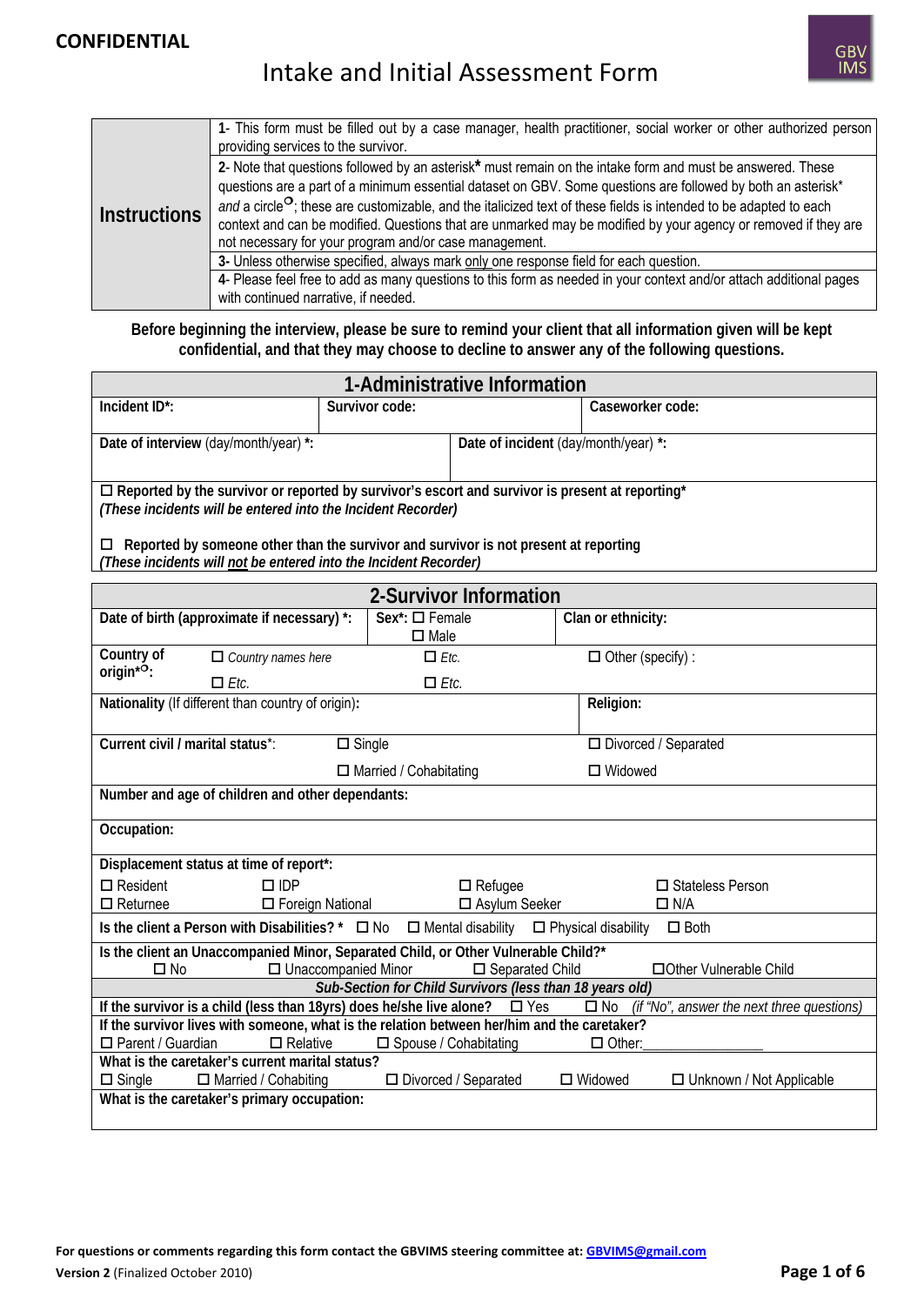| 3-Details of the Incident                                                                                     |                                                                                               |                                  |  |  |
|---------------------------------------------------------------------------------------------------------------|-----------------------------------------------------------------------------------------------|----------------------------------|--|--|
| Account of the incident/Description of the incident (summarize the details of the incident in client's words) |                                                                                               |                                  |  |  |
|                                                                                                               |                                                                                               |                                  |  |  |
|                                                                                                               |                                                                                               |                                  |  |  |
|                                                                                                               |                                                                                               |                                  |  |  |
|                                                                                                               |                                                                                               |                                  |  |  |
|                                                                                                               |                                                                                               |                                  |  |  |
|                                                                                                               |                                                                                               |                                  |  |  |
|                                                                                                               |                                                                                               |                                  |  |  |
|                                                                                                               |                                                                                               |                                  |  |  |
|                                                                                                               |                                                                                               |                                  |  |  |
|                                                                                                               |                                                                                               |                                  |  |  |
|                                                                                                               |                                                                                               |                                  |  |  |
|                                                                                                               |                                                                                               |                                  |  |  |
|                                                                                                               |                                                                                               |                                  |  |  |
|                                                                                                               |                                                                                               |                                  |  |  |
|                                                                                                               |                                                                                               |                                  |  |  |
|                                                                                                               |                                                                                               |                                  |  |  |
|                                                                                                               |                                                                                               |                                  |  |  |
|                                                                                                               |                                                                                               |                                  |  |  |
|                                                                                                               |                                                                                               |                                  |  |  |
|                                                                                                               |                                                                                               |                                  |  |  |
|                                                                                                               |                                                                                               |                                  |  |  |
|                                                                                                               |                                                                                               |                                  |  |  |
|                                                                                                               |                                                                                               |                                  |  |  |
|                                                                                                               |                                                                                               |                                  |  |  |
|                                                                                                               |                                                                                               |                                  |  |  |
|                                                                                                               |                                                                                               |                                  |  |  |
|                                                                                                               |                                                                                               |                                  |  |  |
|                                                                                                               |                                                                                               |                                  |  |  |
| Stage of displacement at time of incident*:                                                                   |                                                                                               |                                  |  |  |
| □ Not Displaced / Home Community                                                                              | $\Box$ During Flight<br>□ During Return / Transit                                             | $\Box$ Other:                    |  |  |
| $\square$ Pre-displacement                                                                                    | $\Box$ During Refuge<br>$\square$ Post-displacement                                           |                                  |  |  |
| Time of day that incident took place*:                                                                        | Incident location / Where the incident took place* <sup>o</sup> :                             |                                  |  |  |
| $\Box$ Morning (sunrise to noon)                                                                              | (Customize location options by adding new, or removing tick boxes according to your location) |                                  |  |  |
| $\Box$ Afternoon (noon to sunset)                                                                             | $\Box$ Bush / Forest                                                                          |                                  |  |  |
| $\Box$ Evening/night (sunset to sunrise)                                                                      | $\Box$ Garden / Cultivated Field                                                              |                                  |  |  |
| $\Box$ School<br>□ Unknown/Not Applicable<br>$\Box$ Road                                                      |                                                                                               |                                  |  |  |
|                                                                                                               | $\Box$ Client's Home                                                                          |                                  |  |  |
|                                                                                                               | $\Box$ Perpetrator's Home                                                                     |                                  |  |  |
|                                                                                                               | $\Box$ Other (give details)                                                                   |                                  |  |  |
| Area where incident occurred <sup>*O</sup> :                                                                  | Sub-Area where incident occurred <sup>*O</sup> :                                              | Camp/Town/Site:                  |  |  |
| $\Box$ Area names here                                                                                        | $\Box$ Sub-area names here                                                                    | $\Box$ Camp/Town/Site names here |  |  |
| $\Box$ <i>Etc.</i>                                                                                            | $\Box$ <i>Etc.</i>                                                                            | $\Box$ Etc.                      |  |  |
| $\Box$ <i>Etc.</i>                                                                                            | $\Box$ Etc.                                                                                   | $\Box$ Etc.                      |  |  |
| $\Box$ <i>Etc.</i>                                                                                            | $\Box$ <i>Etc.</i>                                                                            | $\Box$ Etc.                      |  |  |
| $\Box$ Other (specify) :                                                                                      | $\Box$ Other (specify) :                                                                      | $\Box$ Other (specify) :         |  |  |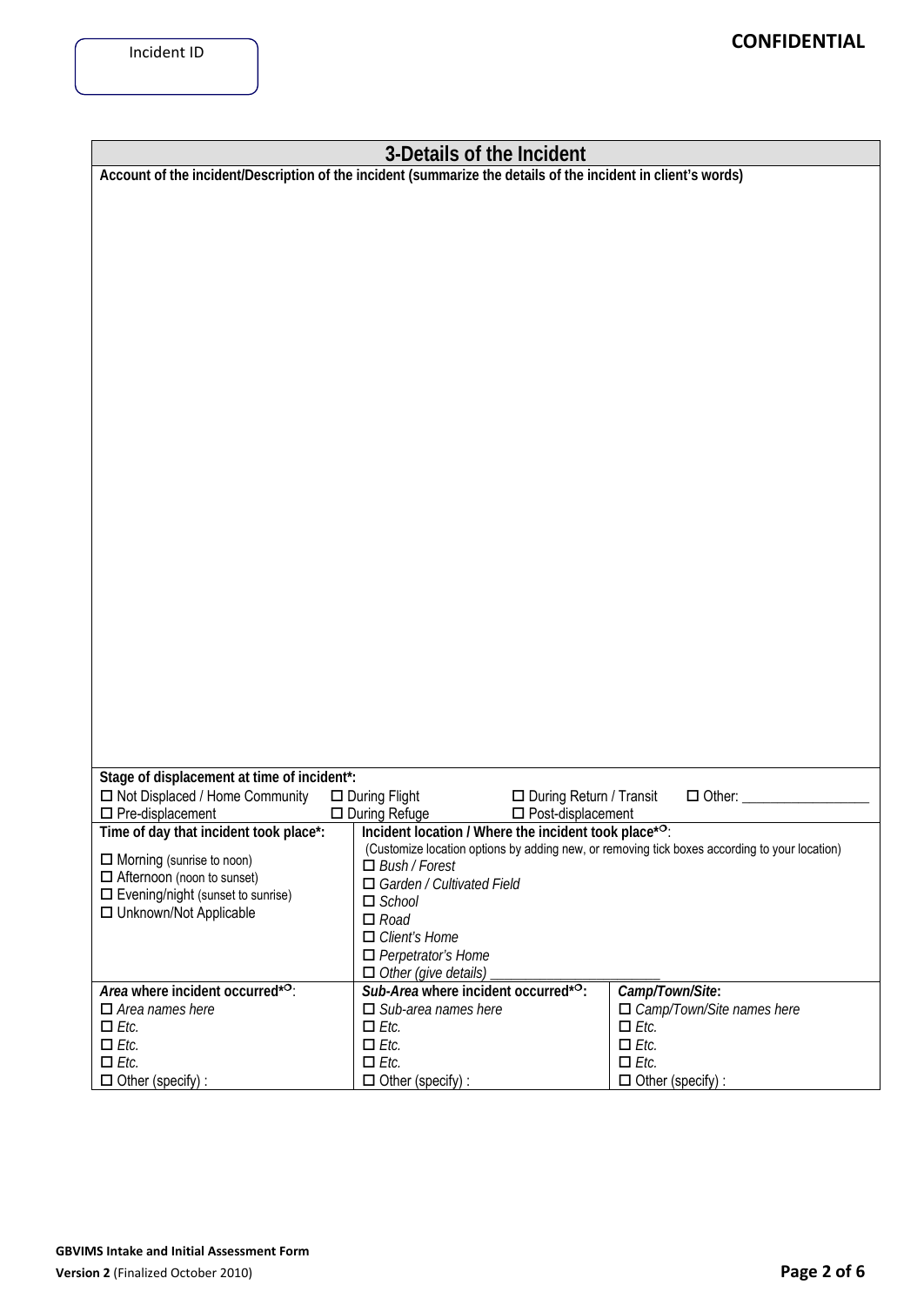| 3-Details of the Incident Cont.                                                                                                                                                                                                                                                                                                                                                                                                                                                                                                                                                                                                                                                                                                |                                                                                                                                                                                                                                                                                                                                                                                                                                                                                                                                                                                                                                                                                                                                                                                                                                                                                                                                                                                                                                                                                                                                                                                                                                                                                                                                                                                                                                                                                                                                                  |  |  |
|--------------------------------------------------------------------------------------------------------------------------------------------------------------------------------------------------------------------------------------------------------------------------------------------------------------------------------------------------------------------------------------------------------------------------------------------------------------------------------------------------------------------------------------------------------------------------------------------------------------------------------------------------------------------------------------------------------------------------------|--------------------------------------------------------------------------------------------------------------------------------------------------------------------------------------------------------------------------------------------------------------------------------------------------------------------------------------------------------------------------------------------------------------------------------------------------------------------------------------------------------------------------------------------------------------------------------------------------------------------------------------------------------------------------------------------------------------------------------------------------------------------------------------------------------------------------------------------------------------------------------------------------------------------------------------------------------------------------------------------------------------------------------------------------------------------------------------------------------------------------------------------------------------------------------------------------------------------------------------------------------------------------------------------------------------------------------------------------------------------------------------------------------------------------------------------------------------------------------------------------------------------------------------------------|--|--|
| Type of Incident Violence*:<br>(Please refer to the GBVIMS GBV Classification Tool<br>and select only ONE)<br>$\Box$ Rape<br>(includes gang rape, marital rape)<br>$\Box$ Sexual Assault<br>(includes attempted rape and all sexual violence/abuse without<br>penetration, and female genital mutilation/cutting)<br>$\Box$ Physical Assault<br>(includes hitting, slapping, kicking, shoving, etc. that are not sexual in<br>nature)<br>□ Forced Marriage<br>(includes early marriage)<br>$\square$ Denial of Resources, Opportunities or Services<br>□ Psychological / Emotional Abuse<br>$\Box$ Non-GBV (specify)<br>Note: these incidents will not be entered into the incident recorder                                   | 1. Did the reported incident involve penetration?<br>If yes $\rightarrow$ classify the GBV as "Rape".<br>If no $\rightarrow$ proceed to the next GBV type on the list.<br>2. Did the reported incident involve unwanted sexual contact?<br>If yes $\rightarrow$ classify the GBV as "Sexual Assault".<br>If no $\rightarrow$ proceed to the next GBV type on the list.<br>3. Did the reported incident involve physical assault?<br>If yes $\rightarrow$ classify the GBV as "Physical Assault".<br>If no $\rightarrow$ proceed to the next GBV type on the list.<br>4. Was the incident an act of forced marriage?<br>If yes $\rightarrow$ classify the GBV as "Forced Marriage".<br>If no $\rightarrow$ proceed to the next GBV type on the list.<br>5. Did the reported incident involve the denial of resources,<br>opportunities or services?<br>If yes → classify the GBV as "Denial of Resources, Opportunities<br>or Services".<br>If no $\rightarrow$ proceed to the next GBV type on the list.<br>6. Did the reported incident involve psychological/emotional abuse?<br>If yes $\rightarrow$ classify the GBV as "Psychological / Emotional Abuse".<br>If no $\rightarrow$ proceed to the next GBV type on the list.<br>7. Is the reported incident a case of GBV?<br>If yes $\rightarrow$ Start over at number 1 and try again to reclassify the GBV<br>(If you have tried to classify the GBV multiple times, ask your<br>supervisor to help you classify this incident).<br>If no $\rightarrow$ classify the violence as "Non-GBV" |  |  |
| Was this incident a Harmful Traditional Practice <sup>*O</sup> ?<br>Were money, goods, benefits, and / or services exchanged in<br>relation to this incident <sup>*</sup> ?<br>$\Box$ No<br>$\Box$ Type of practice<br>$\Box$ No<br>$\Box$ Yes<br>$\Box$ Type of practice<br>$\Box$ Type of practice<br>$\Box$ Type of practice<br>$\Box$ Type of practice<br>Type of abduction at time of the incident*:<br>$\Box$ Trafficked<br>$\Box$ None<br>□ Forced Conscription<br>$\Box$ Other Abduction / Kidnapping<br>Has the client reported this incident anywhere else?*<br>(If yes, select the type of service provider and write the name of the provider where the client reported); (Select all that apply).<br>$\square$ No |                                                                                                                                                                                                                                                                                                                                                                                                                                                                                                                                                                                                                                                                                                                                                                                                                                                                                                                                                                                                                                                                                                                                                                                                                                                                                                                                                                                                                                                                                                                                                  |  |  |
| □ Health/Medical Services<br>□ Health/Medical Services<br>□ Health/Medical Services<br>□ Health/Medical Services<br>□ Health/Medical Services<br>□ Health/Medical Services<br>□ Health/Medical Services<br>□ Health/Medic                                                                                                                                                                                                                                                                                                                                                                                                                                                                                                      |                                                                                                                                                                                                                                                                                                                                                                                                                                                                                                                                                                                                                                                                                                                                                                                                                                                                                                                                                                                                                                                                                                                                                                                                                                                                                                                                                                                                                                                                                                                                                  |  |  |
|                                                                                                                                                                                                                                                                                                                                                                                                                                                                                                                                                                                                                                                                                                                                |                                                                                                                                                                                                                                                                                                                                                                                                                                                                                                                                                                                                                                                                                                                                                                                                                                                                                                                                                                                                                                                                                                                                                                                                                                                                                                                                                                                                                                                                                                                                                  |  |  |
|                                                                                                                                                                                                                                                                                                                                                                                                                                                                                                                                                                                                                                                                                                                                |                                                                                                                                                                                                                                                                                                                                                                                                                                                                                                                                                                                                                                                                                                                                                                                                                                                                                                                                                                                                                                                                                                                                                                                                                                                                                                                                                                                                                                                                                                                                                  |  |  |
|                                                                                                                                                                                                                                                                                                                                                                                                                                                                                                                                                                                                                                                                                                                                |                                                                                                                                                                                                                                                                                                                                                                                                                                                                                                                                                                                                                                                                                                                                                                                                                                                                                                                                                                                                                                                                                                                                                                                                                                                                                                                                                                                                                                                                                                                                                  |  |  |
|                                                                                                                                                                                                                                                                                                                                                                                                                                                                                                                                                                                                                                                                                                                                |                                                                                                                                                                                                                                                                                                                                                                                                                                                                                                                                                                                                                                                                                                                                                                                                                                                                                                                                                                                                                                                                                                                                                                                                                                                                                                                                                                                                                                                                                                                                                  |  |  |
| D Safe House/Shelter 2002 Contract 2003 Contract 2003 Contract 2003 Contract 2003 Contract 2003 Contract 2003                                                                                                                                                                                                                                                                                                                                                                                                                                                                                                                                                                                                                  |                                                                                                                                                                                                                                                                                                                                                                                                                                                                                                                                                                                                                                                                                                                                                                                                                                                                                                                                                                                                                                                                                                                                                                                                                                                                                                                                                                                                                                                                                                                                                  |  |  |
| $\Box$ Other (specify) $\Box$                                                                                                                                                                                                                                                                                                                                                                                                                                                                                                                                                                                                                                                                                                  |                                                                                                                                                                                                                                                                                                                                                                                                                                                                                                                                                                                                                                                                                                                                                                                                                                                                                                                                                                                                                                                                                                                                                                                                                                                                                                                                                                                                                                                                                                                                                  |  |  |
| $\square$ Yes<br>Has the client had any previous incidents of GBV perpetrated against them?*<br>$\square$ No<br>If yes, include a brief description:                                                                                                                                                                                                                                                                                                                                                                                                                                                                                                                                                                           |                                                                                                                                                                                                                                                                                                                                                                                                                                                                                                                                                                                                                                                                                                                                                                                                                                                                                                                                                                                                                                                                                                                                                                                                                                                                                                                                                                                                                                                                                                                                                  |  |  |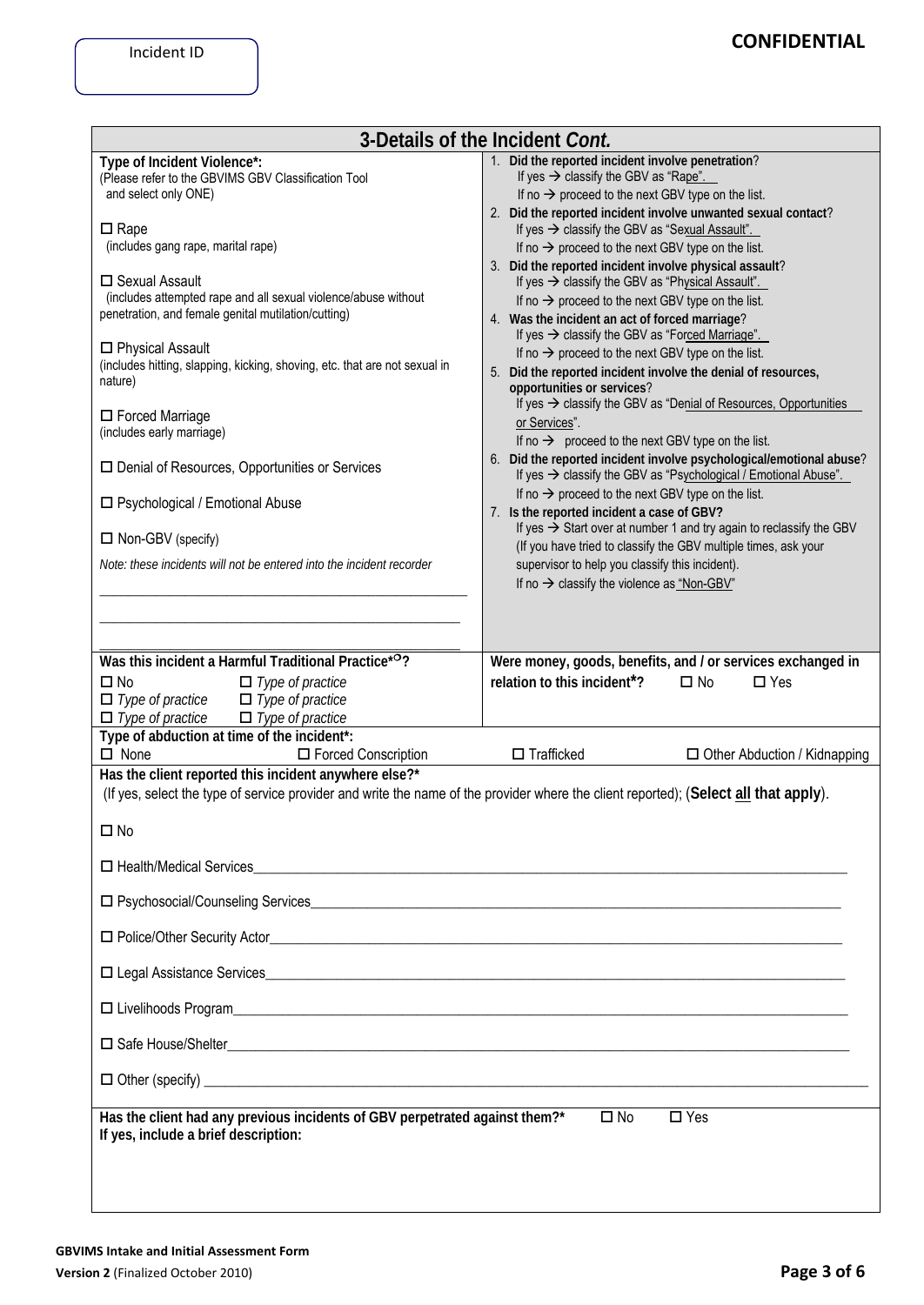|                                                                                                                                                                                                                                                                                                                                                                                                                                                                                                                                        | 4-Alleged Perpetrator Information                                                                                                                                                                                 |
|----------------------------------------------------------------------------------------------------------------------------------------------------------------------------------------------------------------------------------------------------------------------------------------------------------------------------------------------------------------------------------------------------------------------------------------------------------------------------------------------------------------------------------------|-------------------------------------------------------------------------------------------------------------------------------------------------------------------------------------------------------------------|
| Number of alleged perpetrator(s)*:<br>□ 1                                                                                                                                                                                                                                                                                                                                                                                                                                                                                              | $\square$ 2<br>$\Box$ More than 3<br>$\Box$ Unknown<br>$\square$ 3                                                                                                                                                |
| Sex of alleged perpetrator(s)*:<br>$\square$ Female                                                                                                                                                                                                                                                                                                                                                                                                                                                                                    | $\square$ Male<br>$\square$ Both female and male perpetrators                                                                                                                                                     |
| Nationality of alleged perpetrator:                                                                                                                                                                                                                                                                                                                                                                                                                                                                                                    | Clan or ethnicity of alleged perpetrator:                                                                                                                                                                         |
| Age group of alleged perpetrator* (if known or can be estimated):<br>$\Box$ 0 – 11<br>$\Box$ 12 – 17<br>$\Box$ 18 - 25                                                                                                                                                                                                                                                                                                                                                                                                                 | $\Box$ 26 - 40<br>$\square$ 41-60<br>$\Box$ 61+<br>$\Box$ Unknown                                                                                                                                                 |
| Alleged perpetrator relationship with survivor *:<br>(Select the first ONE that applies)<br>$\Box$ Intimate partner / Former partner<br>$\square$ Primary caregiver<br>$\square$ Family other than spouse or caregiver<br>□ Supervisor / Employer<br>$\square$ Schoolmate<br>□ Teacher / School official<br>□ Service Provider<br>□ Cotenant / Housemate<br>$\Box$ Family Friend / Neighbor<br>$\Box$ Other refugee / IDP / Returnee<br>$\Box$ Other resident community member<br>$\Box$ Other<br>$\Box$ No relation<br>$\Box$ Unknown |                                                                                                                                                                                                                   |
| Main occupation of alleged perpetrator (if known) * <sup>o</sup> :<br>(Customize occupation options by adding new, or removing tick boxes according to your location)<br>$\Box$ Farmer<br>$\Box$ Trader / Business Owner<br>$\Box$ Student<br>□ Non-State Armed Actor / Rebel / Militia<br>$\Box$ Security Official<br>$\Box$ Civil Servant<br>$\Box$ Police<br>$\Box$ Camp or Community Leader<br>$\Box$ State Military                                                                                                               | $\Box$ Other<br>$\Box$ CBO Staff<br>$\Box$ Religious Leader<br>$\Box$ Teacher<br>$\Box$ Community Volunteer<br>$\Box$ Unemployed<br>$\Box$ Health Worker<br>$\Box$ Unknown<br>$\Box$ UN Staff<br>$\Box$ NGO Staff |
|                                                                                                                                                                                                                                                                                                                                                                                                                                                                                                                                        | 5-Planned Action / Action Taken: Any action / activity regarding this report.                                                                                                                                     |
| Who referred the client to you?*                                                                                                                                                                                                                                                                                                                                                                                                                                                                                                       |                                                                                                                                                                                                                   |
| □ Health/Medical Services<br>□ Psychosocial/Counseling Services<br>□ Police/Other Security Actor<br>□ Legal Assistance Services<br>□ Livelihoods Program<br>□ Self Referral/First Point of Contact                                                                                                                                                                                                                                                                                                                                     | □ Teacher/School Official<br>□ Community or Camp Leader<br>□ Safe House/Shelter<br>$\Box$ Other Humanitarian or Development Actor<br>□ Other Government Service<br>$\Box$ Other (specify)                         |
| Did you refer the client to a safe house/safe<br>shelter?*                                                                                                                                                                                                                                                                                                                                                                                                                                                                             | Date reported or future appointment date (day/month/year) and Time:                                                                                                                                               |
| $\square$ No<br>$\square$ Yes                                                                                                                                                                                                                                                                                                                                                                                                                                                                                                          | Name and Location:                                                                                                                                                                                                |
| If 'No', why not?*<br>$\square$ Service provided by your agency<br>$\square$ Services already received from another agency<br>$\square$ Service not applicable<br>$\Box$ Referral declined by survivor<br>$\square$ Service unavailable                                                                                                                                                                                                                                                                                                | Notes (including action taken or recommended action to be taken):                                                                                                                                                 |
| Did you refer the client to health / medical<br>services?*                                                                                                                                                                                                                                                                                                                                                                                                                                                                             | Date reported or future appointment<br>Date and Time:                                                                                                                                                             |
| $\square$ No<br>$\square$ Yes                                                                                                                                                                                                                                                                                                                                                                                                                                                                                                          | Name and Location:<br><b>Follow-up Appointment</b>                                                                                                                                                                |
| If 'No', why not?*<br>$\Box$ Service provided by your agency<br>$\square$ Services already received from another agency<br>$\square$ Service not applicable<br>$\Box$ Referral declined by survivor<br>$\square$ Service unavailable                                                                                                                                                                                                                                                                                                   | Date and Time:<br>Notes (including action taken or recommended action to be taken):                                                                                                                               |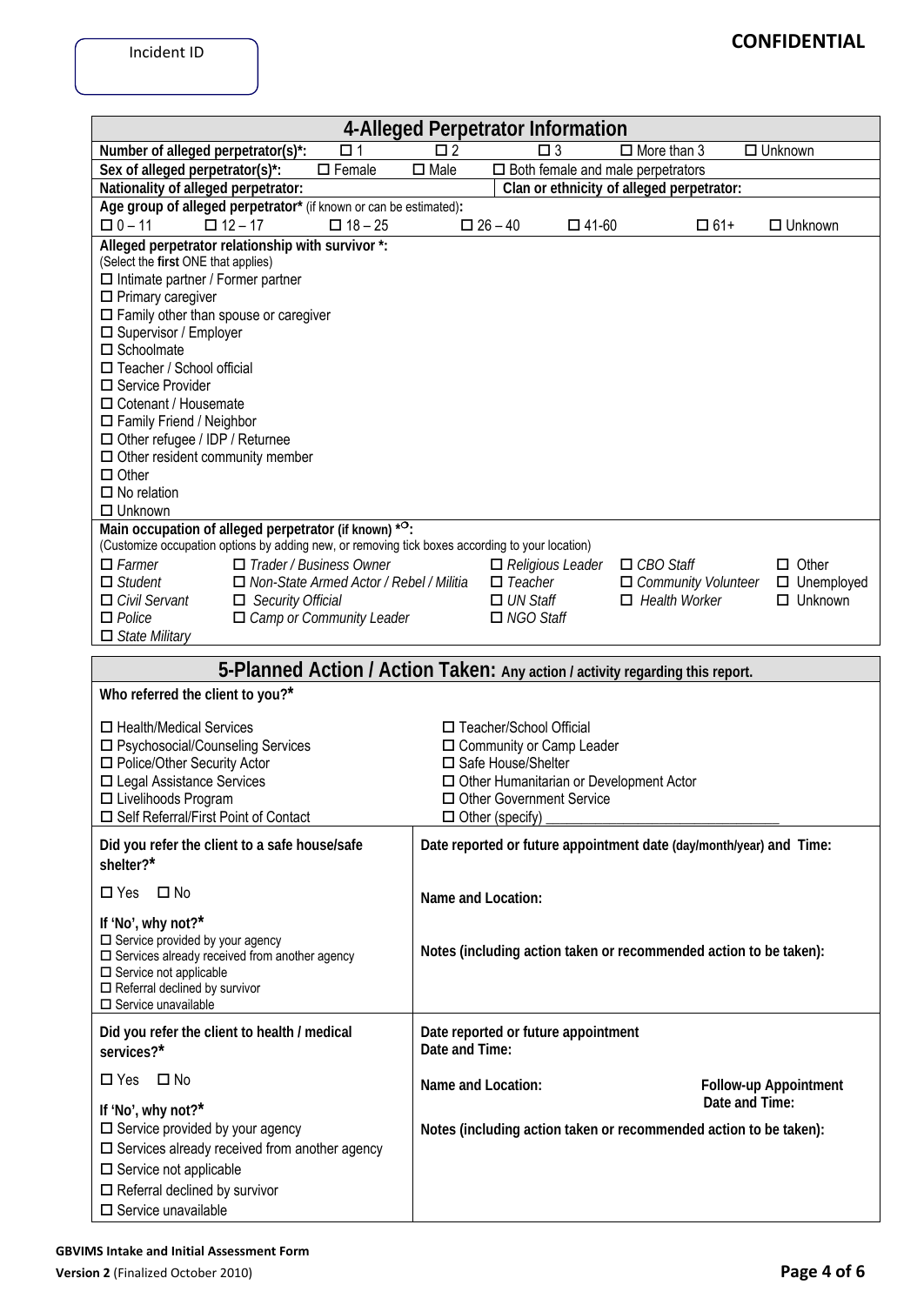| Did you refer the client to psychosocial<br>services?*                                                                                                                                                                                  | Date reported or future appointment date (day/month/year) and Time: |
|-----------------------------------------------------------------------------------------------------------------------------------------------------------------------------------------------------------------------------------------|---------------------------------------------------------------------|
| $\square$ No<br>$\Box$ Yes                                                                                                                                                                                                              | Name and Location:                                                  |
| If 'No', why not?*<br>$\Box$ Service provided by your agency<br>$\square$ Services already received from another agency<br>$\square$ Service not applicable<br>$\Box$ Referral declined by survivor<br>$\square$ Service unavailable    | Notes (including action taken or recommended action to be taken):   |
| Does the client want to pursue legal action?*                                                                                                                                                                                           | $\square$ Yes<br>$\square$ No<br>$\Box$ Undecided at Time of Report |
| Did you refer the client to legal assistance<br>services?*                                                                                                                                                                              | Date reported or future appointment date (day/month/year) and Time: |
| $\square$ No<br>$\Box$ Yes                                                                                                                                                                                                              | Name and Location:                                                  |
| If 'No', why not?*<br>$\square$ Service provided by your agency<br>$\square$ Services already received from another agency<br>$\square$ Service not applicable<br>$\Box$ Referral declined by survivor<br>$\square$ Service unavailable | Notes (including action taken or recommended action to be taken):   |
| Did you refer the client to the police or other type<br>of security actor?*                                                                                                                                                             | Date reported or future appointment date (day/month/year) and Time: |
| $\square$ No<br>$\Box$ Yes                                                                                                                                                                                                              | Name and Location:                                                  |
| If 'No', why not?*<br>$\Box$ Service provided by your agency<br>$\square$ Services already received from another agency<br>$\square$ Service not applicable<br>$\Box$ Referral declined by survivor<br>$\square$ Service unavailable    | Notes (including action taken or recommended action to be taken):   |
| Did you refer the client to a livelihoods program?*<br>$\square$ No<br>$\Box$ Yes                                                                                                                                                       | Date reported or future appointment date (day/month/year) and Time: |
| If 'No', why not?*                                                                                                                                                                                                                      | Name and Location:                                                  |
| $\Box$ Service provided by your agency<br>$\square$ Services already received from another agency<br>$\square$ Service not applicable<br>$\square$ Referral declined by survivor<br>$\square$ Service unavailable                       | Notes (including action taken or recommended action to be taken):   |

Incident ID

**CONFIDENTIAL**